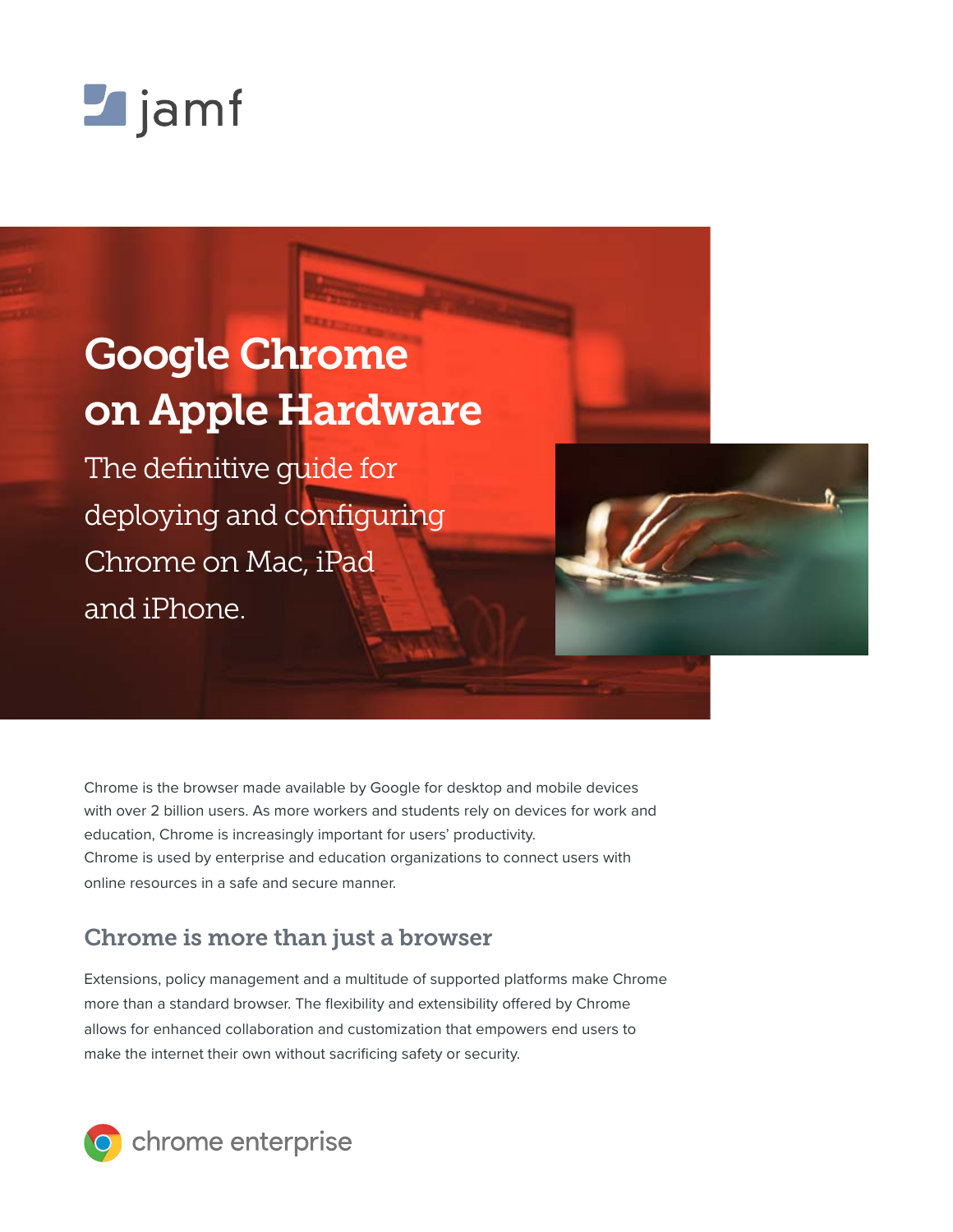# Chrome supports Apple in the enterprise

Installer package type, distribution, update methods and settings management, as well as user privacy controls, are considerations that developers and Mac administrators need to account for when creating and deploying enterprise software. The Google Chrome team has embraced many of the best practices..

#### **Installers**

Enterprises want quick access to Mac-friendly installers. Repacking DMGs isn't how any administrator wants to spend their time. The Chrome team prioritized simplicity and now offers PKGs for simple distribution.

Chrome offers the following installers for enterprise:

- Universal PKG Installer (x86 and ARM) for Stable channel and Beta channel (recommended distribution method)
- Universal DMG Installer (x86 and ARM) for Stable channel and Beta channel

**[Visit Google Chrome's enterprise installers page to get started.](https://chromeenterprise.google/browser/download/)**

# Configuring Chrome on Mac — Chrome Browser Cloud Management

#### **The importance of a managed browser**

As the primary vehicle to access online resources, administrators should consider optimizing the browser experience for users within their organization as well as enforce various information security guidelines. Chrome has hundreds of policies and extension workflows to ensure that administrators keep their data secure and their users productive.



#### What is Chrome Browser Cloud Management?

• Chrome Browser Cloud Management is Google's approach to modern browser management. It allows an administrator to centrally manage their browser deployment across all platforms in their enterprise. Chrome Browser Cloud Management currently supports macOS, Windows, various Linux distributions, Chrome OS and iOS — with Android support planned for 2021.

Chrome Browser Cloud Management allows an administrator to push various policies, manage bookmarks, and access extension controls from a user-friendly interface. Additionally, an admin can get visibility and insights into their browser posture from its built-in reporting capability.

Learn more or sign up for **[Chrome Browser Cloud](https://chromeenterprise.google/browser/management/?utm_source=jamfpaper&utm_medium=paper&utm_campaign=Q1)  [Management](https://chromeenterprise.google/browser/management/?utm_source=jamfpaper&utm_medium=paper&utm_campaign=Q1)**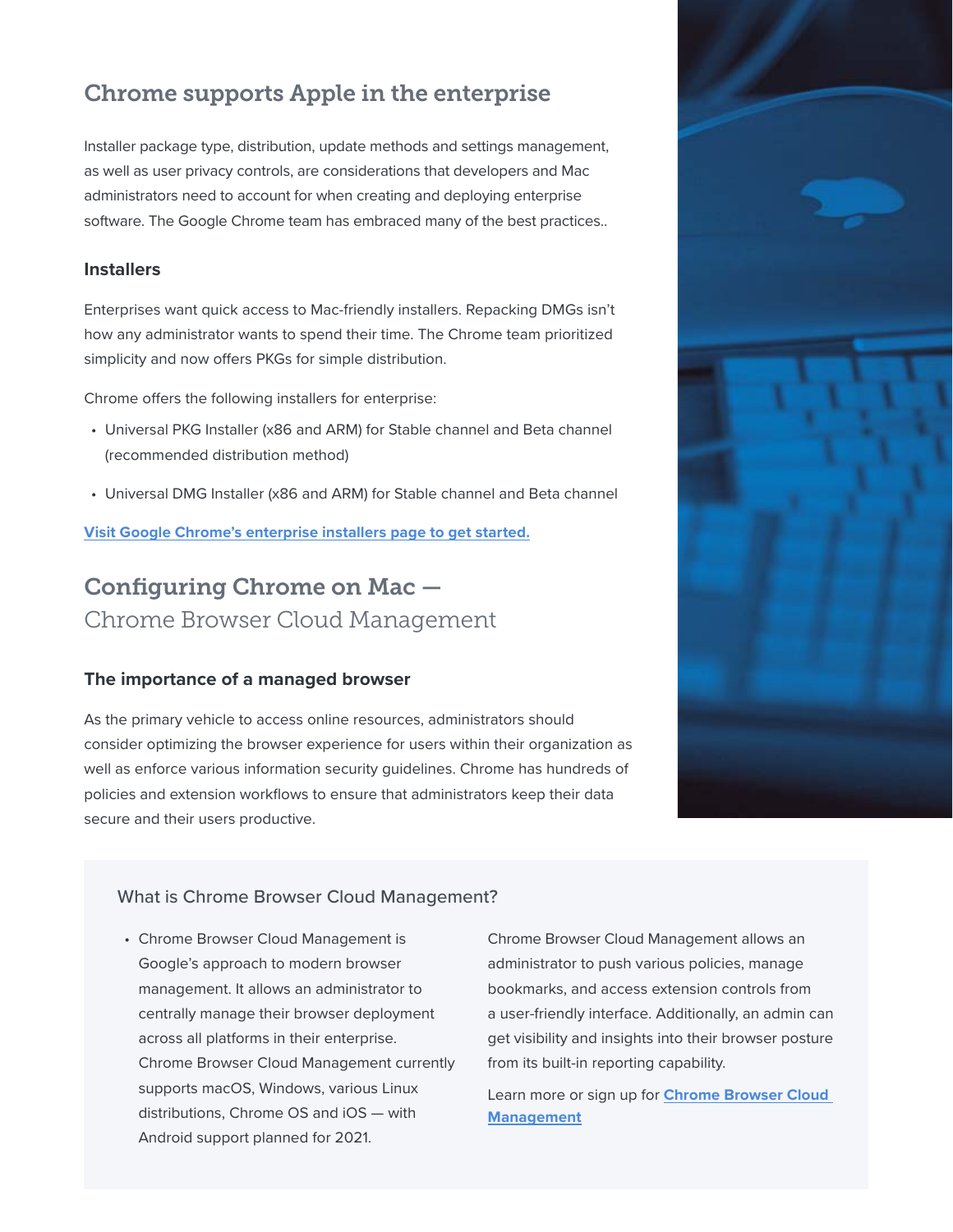#### What are enrollment tokens and organization units?

• An enrollment token is used to enroll the browsers into the cloud management solution. These can be brought into Jamf Pro to simplify the enrollment of Chrome on Mac or mobile. The token allows an administrator to segment devices based on an organization unit which could be geography or use-case focused. The organization unit allows the administrator to filter down various reports that are available in the admin console. The token is the same for all machines that enroll at a specific organization unit.

#### Management levels

- Chrome is extremely flexible in the way it can be managed. By default, on-premises management will take precedence over cloud management and the admin has the capability to reverse the preference order.
- Machine policies will always take precedence over user policies and are applied based on the Google Identity that the user signs into the browser profile. This allows the administrator to **[enforce a common policy experience](https://support.google.com/chrome/a/answer/9037717?hl=en)** on all Chrome instances. Regardless of who is signed into the Chrome profile, Chrome augments the experience with various policies that are set at the user level.



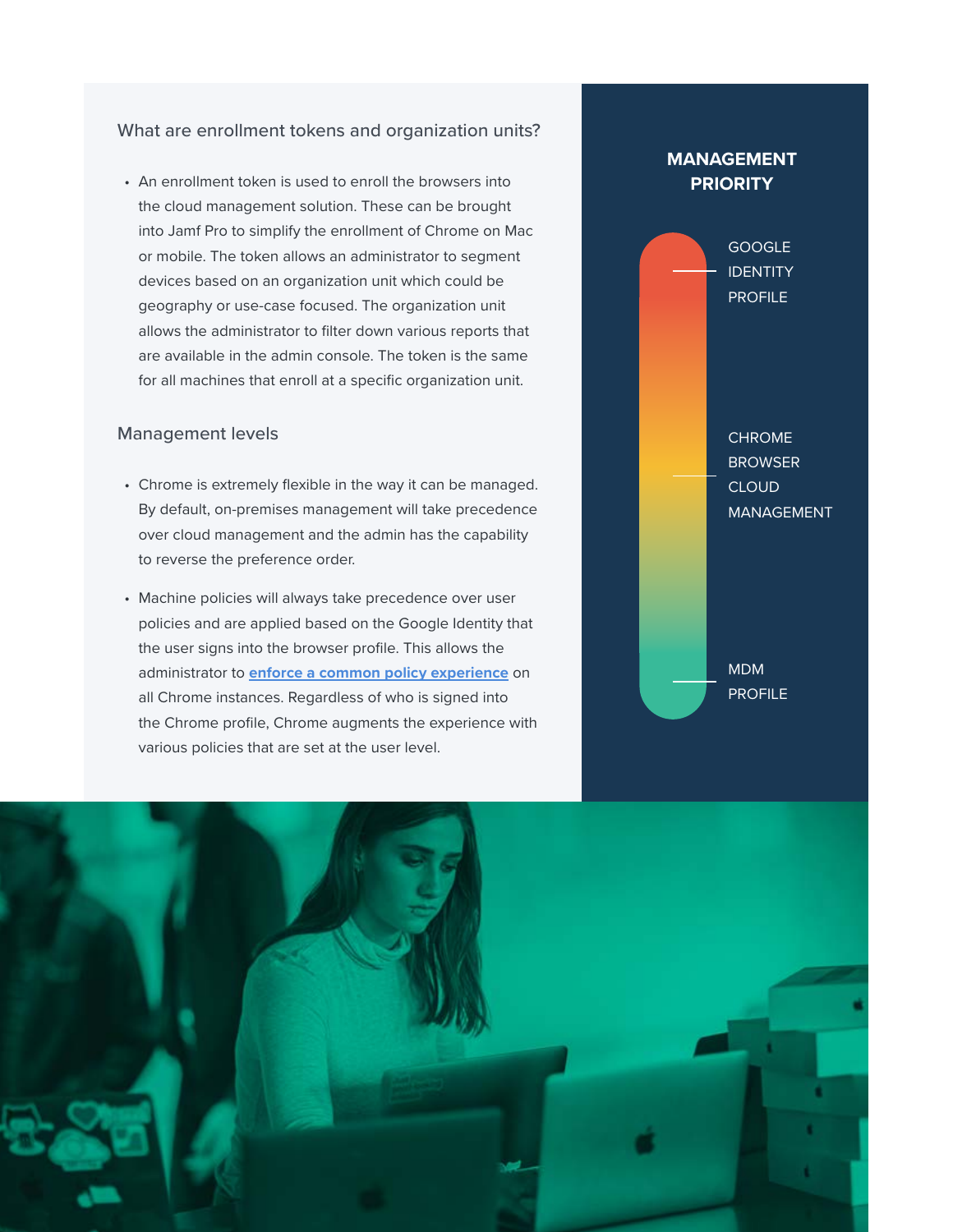### **How to enroll Chrome in Chrome Browser Cloud Management with Jamf Pro**

Once again, Jamf makes it extremely easy for the administrators to configure the enrollment token. To do this, the administrator **[selects Chrome from the custom application repository](https://support.google.com/chrome/a/answer/9923111?hl=en)** in a Jamf configuration profile, pastes the respective enrollment token and assigns it to various devices or groups.

| Sijamt (FIO)                                      |                                                                             |                                                                                                        |                                    |                                      | $\begin{picture}(0,0) \put(0,0){\line(1,0){10}} \put(0,0){\line(1,0){10}} \put(1,0){\line(1,0){10}} \put(1,0){\line(1,0){10}} \put(1,0){\line(1,0){10}} \put(1,0){\line(1,0){10}} \put(1,0){\line(1,0){10}} \put(1,0){\line(1,0){10}} \put(1,0){\line(1,0){10}} \put(1,0){\line(1,0){10}} \put(1,0){\line(1,0){10}} \put(1,0){\line(1,0){10}} \put(1,0){$ |
|---------------------------------------------------|-----------------------------------------------------------------------------|--------------------------------------------------------------------------------------------------------|------------------------------------|--------------------------------------|-----------------------------------------------------------------------------------------------------------------------------------------------------------------------------------------------------------------------------------------------------------------------------------------------------------------------------------------------------------|
| 兩<br>n.<br>用<br><b>COLL</b>                       | Campulans / Configuration Profiled<br>- New macOS Configuration Profile (1) |                                                                                                        |                                    |                                      |                                                                                                                                                                                                                                                                                                                                                           |
| <b>Gentler</b><br><b>Mark</b>                     |                                                                             |                                                                                                        |                                    |                                      |                                                                                                                                                                                                                                                                                                                                                           |
|                                                   | <b>Outburn Tennis</b>                                                       |                                                                                                        |                                    |                                      |                                                                                                                                                                                                                                                                                                                                                           |
| Sentimenty                                        | g  Brange Sayses                                                            |                                                                                                        |                                    |                                      |                                                                                                                                                                                                                                                                                                                                                           |
| Search Malufiel Contact<br><b>Loomed Selfores</b> | <b>Main Auto August</b>                                                     | <b>External Applications</b><br>Tuttebenet Insettspanist                                               |                                    |                                      | November 4 AM                                                                                                                                                                                                                                                                                                                                             |
|                                                   | <b><i><u>Instruction &amp; Carloss</u></i></b>                              |                                                                                                        |                                    |                                      |                                                                                                                                                                                                                                                                                                                                                           |
| Pomoca.                                           | <b>O' Lelenge</b><br>$\sim$<br>Louisian artists at                          | External Applications<br>line fed selver to drive uniting to professors brown acquire in the issuement |                                    |                                      | $x - A$                                                                                                                                                                                                                                                                                                                                                   |
| R. Configuration Profiles                         | Jacob August Lesliers                                                       | Bearing, Source to use for the preferences domain-<br>Bearings                                         |                                    |                                      |                                                                                                                                                                                                                                                                                                                                                           |
| <b>By provided Suffrages</b>                      | <b>Terre ted Applications</b>                                               |                                                                                                        |                                    |                                      |                                                                                                                                                                                                                                                                                                                                                           |
| <b>Phillips Images</b><br>Mar App Store Appt.     | Listens                                                                     | Azalicator Donain                                                                                      | Mension                            | Vanet                                |                                                                                                                                                                                                                                                                                                                                                           |
| Patch Management                                  |                                                                             | Business in Load Agricult                                                                              | Showers at the dealership december | attended of the systems is an really |                                                                                                                                                                                                                                                                                                                                                           |
| please a                                          | <b>DEE</b> Severthouton                                                     | Lore progri impres                                                                                     | MF<br>$\sim$                       | clearia-top-clum.jpm<br>$\sim$       | $\sim$                                                                                                                                                                                                                                                                                                                                                    |
|                                                   |                                                                             |                                                                                                        |                                    |                                      |                                                                                                                                                                                                                                                                                                                                                           |
| <b>Breat Campuler Scool</b>                       | The Machine                                                                 | <b>Preference Domain Properties</b><br>Properties to Lordquery for the productive destrate             |                                    |                                      | Post preview                                                                                                                                                                                                                                                                                                                                              |
| <b>Balti Cimputer Groups</b><br><b>Cleaned</b>    | (b) Freez                                                                   |                                                                                                        |                                    |                                      |                                                                                                                                                                                                                                                                                                                                                           |
|                                                   | <b>This is that they need</b>                                               | Loris prospectivement<br>Steugle Director                                                              |                                    |                                      |                                                                                                                                                                                                                                                                                                                                                           |
| <b>Distances tustomers</b>                        | $\mathbb{D}$ . Accordain                                                    | A Additional End."                                                                                     |                                    |                                      |                                                                                                                                                                                                                                                                                                                                                           |
| <b>Prettegi Dreatments</b>                        | <b>Business President</b>                                                   | Chisal Management Emotitient Token                                                                     |                                    |                                      |                                                                                                                                                                                                                                                                                                                                                           |
|                                                   | a tree.                                                                     | North and Titul Remained Ecology Tays                                                                  |                                    |                                      |                                                                                                                                                                                                                                                                                                                                                           |
| <b>Management Serings</b>                         |                                                                             |                                                                                                        |                                    |                                      |                                                                                                                                                                                                                                                                                                                                                           |
|                                                   | Asia To Per Azia VITA<br>TJ Massiva                                         |                                                                                                        |                                    |                                      |                                                                                                                                                                                                                                                                                                                                                           |
| C Column Meter                                    | <b>Sell particular</b>                                                      |                                                                                                        |                                    |                                      | $\overline{w}$<br>π                                                                                                                                                                                                                                                                                                                                       |
|                                                   | <b>Fishbuilt Recognize Key</b>                                              |                                                                                                        |                                    |                                      | Castral<br>. Tomar                                                                                                                                                                                                                                                                                                                                        |
|                                                   |                                                                             |                                                                                                        |                                    |                                      |                                                                                                                                                                                                                                                                                                                                                           |

#### Policies

**[Chrome Policies](https://g.co/chrome/enterprisepolicies)** allow administrators to configure various functions and behavior of the browser. They range in functionality from setting preferences, to enforcing security practices. Some of the most popular policies deployed are:

- Homepage
- RelaunchNotification
- Google Sync behavior
- Cookie and History retention
- Corporate managed bookmarks
- Disable Incognito mode
- Proxy configuration
- Pop-up blocking enforcement

## **Extensions**

**[Extensions](https://support.google.com/chrome/a/answer/9296680)** allow an administrator or user to augment the functionality of the browser. Chrome Browser Cloud Management offers a rich suite of extension controls for the administrator.

#### **Extension Management for Education:**

• For an education use case, Chrome Browser Cloud Management offers an administrator the capability to restrict extension installation based on the permissions that they request out of the browser. The admin can also block extensions that are installed from sources other than the Chrome Web Store. For example, the admin can disable extensions from installing/ running if they attempt to provide VPN or proxy capability.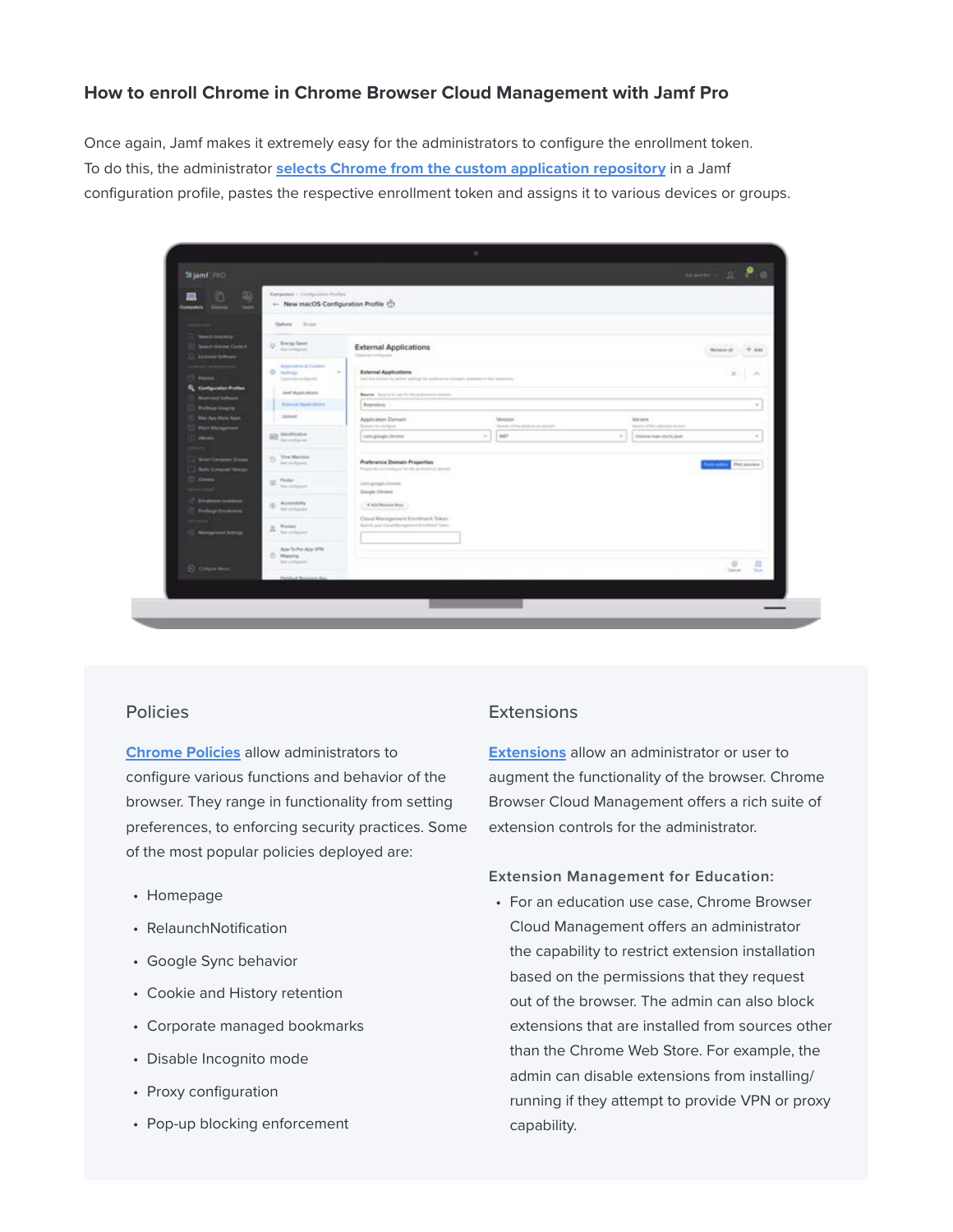## **Conditional Access powered by BeyondCorp Enterprise, Jamf Pro and Chrome**

*General availability with Jamf coming soon.*

BeyondCorp Enterprise, Google Cloud's zero trust offering allows admins to build a compliance and security framework using contextual attributes such as identity and device information rather than a network perimeter. By sharing management status from Jamf Pro into access policies, BeyondCorp Enterprise determines if users are authorized to access corporate resources and SaaS applications. This integration is powered in part by Chrome Extensions, and it's recommended that administrators implementing this zero trust framework use extension management for policy enforcement.

Learn more about **BeyondCorp Enterprise [Conditional Access on the Jamf Marketplace.](https://marketplace.jamf.com/details/beyondcorp-conditional-access/)**

| Allow insecure extension<br>packaging<br>Inherited from Google default | Do not allow insecurely packaged extensions $\sqrt{ }$ |                                |                                 |   |                                 |  |  |  |
|------------------------------------------------------------------------|--------------------------------------------------------|--------------------------------|---------------------------------|---|---------------------------------|--|--|--|
| <b>External extensions</b><br>Inherited from Google default            | Allow external extensions to be installed $\equiv$     |                                |                                 |   |                                 |  |  |  |
| Permissions and URLs                                                   |                                                        | Block extensions by permission |                                 |   |                                 |  |  |  |
| Locally applied =                                                      | <b>Alarms</b>                                          |                                | Audio capture                   | ✓ | Certificate provider            |  |  |  |
|                                                                        |                                                        | Clipboard read                 | Clipboard write                 |   | Context menus                   |  |  |  |
|                                                                        |                                                        | Desktop capture                | Document scan                   |   | Enterprise device<br>attributes |  |  |  |
|                                                                        |                                                        | <b>Experimental APIs</b>       | Fullscreen apps                 |   | File browser handler            |  |  |  |
|                                                                        | File system                                            |                                | File system provider            |   | HID                             |  |  |  |
|                                                                        | escape                                                 | Override fullscreen            | Detect idle                     |   | Identity                        |  |  |  |
|                                                                        | Google Cloud<br>Messaging                              |                                | Geo location                    |   | Media galleries                 |  |  |  |
|                                                                        |                                                        | Native messaging               | Captive portal<br>authenticator |   | Power                           |  |  |  |
|                                                                        | Notifications                                          |                                | Printers                        |   | Serial                          |  |  |  |
|                                                                        | Set proxy                                              |                                | Platform keys                   |   | Storage                         |  |  |  |
|                                                                        |                                                        | Sync file system               | CPU metadata                    |   | Memory metadata                 |  |  |  |
|                                                                        |                                                        | Network metadata               | Display metadata                |   | Storage metadata                |  |  |  |
|                                                                        |                                                        | Text to speech                 | Unlimited storage               |   | USB                             |  |  |  |
|                                                                        | Video capture                                          |                                | VPN provider                    |   | Web requests                    |  |  |  |
|                                                                        |                                                        | Block web requests             |                                 |   |                                 |  |  |  |

#### Extension management by permission

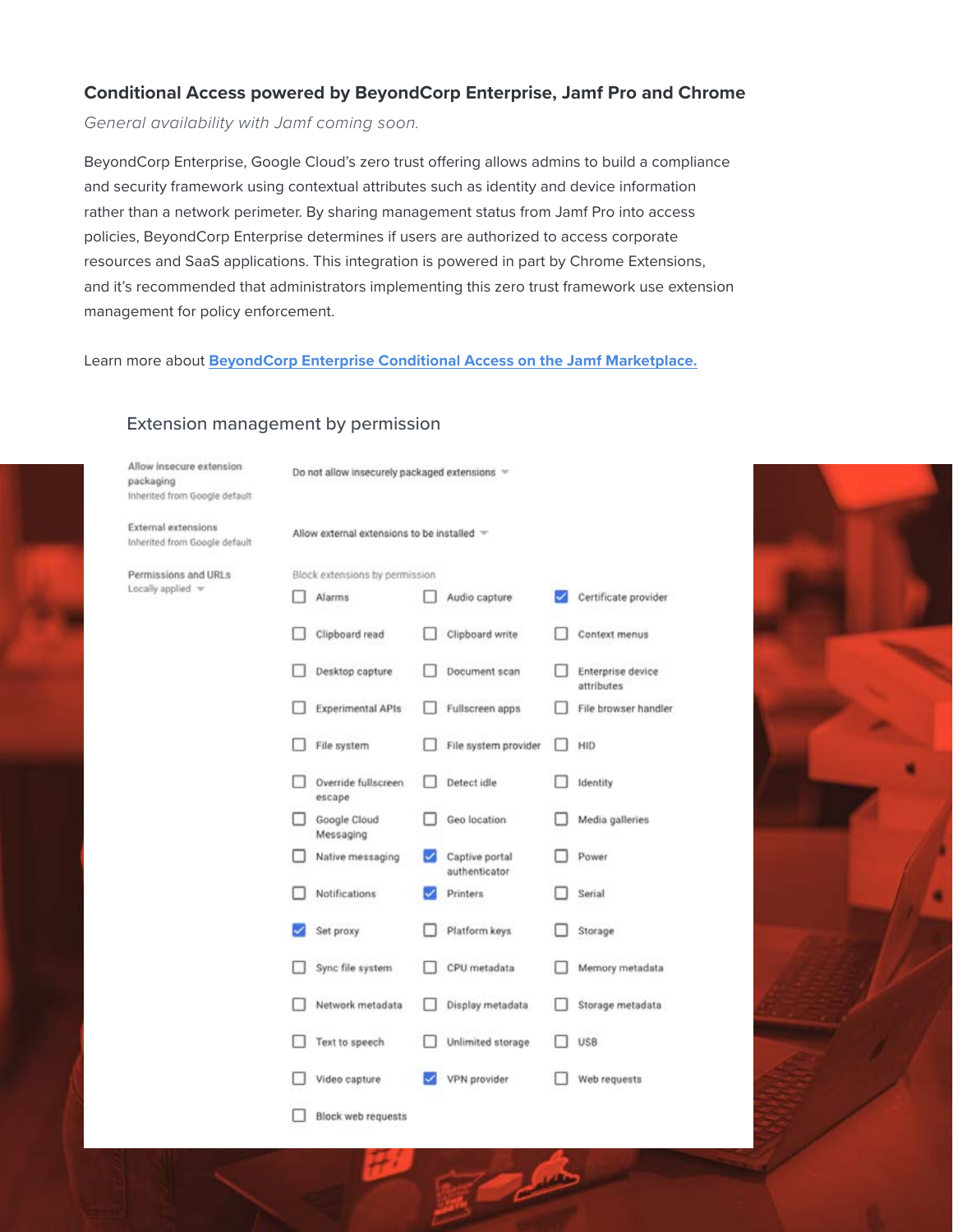# Extension via Chrome Browser Cloud Management Beta

With Chrome Browser Cloud Management, administrators have the ability to configure an extension request workflow. When browsing the Chrome Web Store, the user is presented with a "Request" button instead of the ability to install the extension. The administrator is notified of the request and can then take action to allow or deny the extension installation. When an extension request is first approved, all users in the same Organization Unit granted permission to install the specified extension.

#### Remote Commands Beta

Chrome Browser Cloud Management provides admins the ability to perform various remote commands on a managed browser. Currently, admins are able to remotely clear cache and/ or cookies on a specific browser profile, which allows for streamlined user support at the first point of troubleshooting. Additional remote commands will continue to be released and rolled out to admins, including forced browser restart.

#### Please **[contact G](https://support.google.com/chrome/a/answer/9036081?hl=en)oogle** to be added to test this functionality.

| USERS & BROWSERS<br>KIDSKS |                                                                             |                 |                                        | Dark Mode YT<br>× | $\ddot{z}$                                                                                                                                                         |  |  |
|----------------------------|-----------------------------------------------------------------------------|-----------------|----------------------------------------|-------------------|--------------------------------------------------------------------------------------------------------------------------------------------------------------------|--|--|
|                            | 6 extensions requested                                                      |                 | Approve<br>(D. ppdkhgfjidhhihkkhficgjd |                   |                                                                                                                                                                    |  |  |
| Ani                        |                                                                             | Request count + | The latest request time.               |                   | View in Chrome Web Store<br><b>STATISTICS</b><br>Deny<br>Permissions<br>This extension does not request any<br>permissions.<br><b>DISPUTERED</b><br><b>Devices</b> |  |  |
| ⊞                          | mekedaapoiaomickpepihkoinclmegoi<br>@ mikedupolannicksephisiinfrequt        |                 | Jun 16, 2020, 12:48 PM                 |                   |                                                                                                                                                                    |  |  |
| G                          | Dark Mode YT<br>@ ppdkhpfjidtrkkhfingslidegngolic                           |                 | Jun 16, 2020, 12:52 PM                 |                   |                                                                                                                                                                    |  |  |
| M                          | Material Incognito Dark Theme<br>@ sh/knpsgbadksthagphtenligheit            |                 | Jun 16, 2020, 12:52 PM                 |                   | <b>BEACKHASK</b>                                                                                                                                                   |  |  |
| ⊞                          | gribmiohoijhapemcjilibjondeicfob<br>@ geltmidtel/hateholdtgesteicheit       |                 | Jun 16, 2020, 12:48 PM                 |                   | Users<br>None<br>Risk Score<br>TBD                                                                                                                                 |  |  |
| ⋗                          | Custom Cursor for Chrome <sup>146</sup><br>@ opdpmfglpesiamcodratefpramaxle |                 | Aug 15, 2020, 1:27 PM                  |                   |                                                                                                                                                                    |  |  |
|                            | macOS Mojave Dark Mode<br>@ impadmphlahlpbjaidhspremndigh                   |                 | Jun 16, 2020, 12:52 PM                 |                   |                                                                                                                                                                    |  |  |

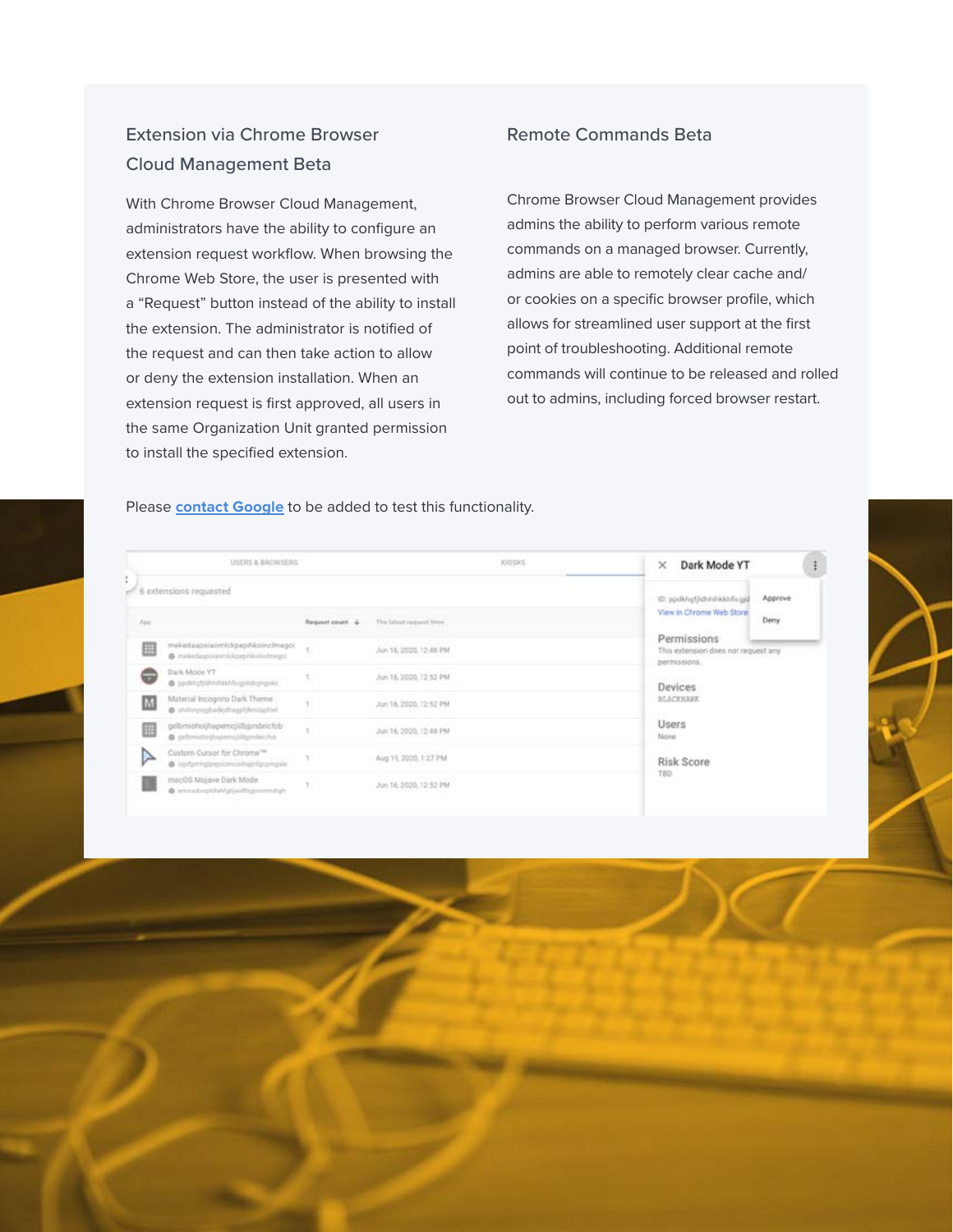# Configuring updates

Managing update policies for users is the best way to ensure devices are running the latest versions of Chrome. There are multiple ways to handle version control for your users, and many have found Keystone to be a reliable tool that works well for Google products.

## **Keystone configuration**

What is Keystone? Keystone is the helper application bundled with Google Chrome that keeps Google products up to date. How can you work with Keystone? You can use **[Jamf's flexible and](https://support.google.com/chrome/a/answer/9923111?hl=en)  [powerful Custom Settings](https://support.google.com/chrome/a/answer/9923111?hl=en)** repository to easily configure Keystone policies related to Google Chrome update controls. The Jamf team has made it user-friendly for an admin to deploy these policies in just a few clicks by offering all available controls in a simple interface.

| is jamf PRO                                                                                                                                                                                                                             |                                                                                                                                                                                          |                                             | ¢<br>$\mathfrak{Q}$<br>Full-Jamil Pro . -                   |
|-----------------------------------------------------------------------------------------------------------------------------------------------------------------------------------------------------------------------------------------|------------------------------------------------------------------------------------------------------------------------------------------------------------------------------------------|---------------------------------------------|-------------------------------------------------------------|
| 喝<br>Computers : Configuration Profiles<br>G<br>+ New macOS Configuration Profile<br>Devices<br>Users<br><b>Computers</b>                                                                                                               |                                                                                                                                                                                          |                                             |                                                             |
| Options<br>Scope.<br>NVENTIBY.                                                                                                                                                                                                          |                                                                                                                                                                                          |                                             |                                                             |
| <b>Search Inventory</b><br><b>C</b> Energy Sover<br>œ<br>Search Volume Content<br>Not configured<br>Licersed Software                                                                                                                   | <b>External Applications</b><br>Typishink configurati                                                                                                                                    | $+$ Add<br>Remove at                        |                                                             |
| <b>Application &amp; Custom</b><br>DISTINT MAGAZINEST<br>۵<br>Settmen<br>×,<br>Policies<br>Seighblid compared<br><b>Configuration Profiles</b><br>Jamf Applications<br>Restricted Software<br>External Applications<br>PreStage Imaging | <b>External Applications</b><br>She this section to define settings for preference domains available in the repository.<br>Source Source to use for the preference domain.<br>Repository | $\sim$                                      |                                                             |
| Upload<br>A Mac App Store Apps                                                                                                                                                                                                          | Application Domain                                                                                                                                                                       | Version                                     | Variant                                                     |
| Patch Management<br>[a]F] Mentification<br><b>IL eBooks</b><br><b>Stud interfigurered</b>                                                                                                                                               | Domain to configure<br>com geogle keystene<br>¥                                                                                                                                          | Venton of the preference durants<br>t0<br>ú | Variant of the selected service<br>chrome-mac-keystone.json |
| Time Machine<br>Smart Computer Groups<br>80<br>Not configured<br>Static Computer Groups                                                                                                                                                 | <b>Preference Domain Properties</b><br>Properties to configure for the proference dument                                                                                                 |                                             | on utility Plat preview                                     |
| (C) Classes<br>Finder<br>国<br>Nist configured<br><b><i>BWWGGLMENT</i></b>                                                                                                                                                               | com.google.keystone<br>Google Update Controls                                                                                                                                            |                                             |                                                             |
| Enrollment Invitations<br>Accessibility<br>$\circledcirc$<br>Not configured<br>PreStage Enronments                                                                                                                                      | $+$ Additionary Kirys                                                                                                                                                                    |                                             |                                                             |
| Provies<br>盂<br><b>Management Settings</b><br>Not configured                                                                                                                                                                            | Update policies<br>Update policies<br>+ Add/Remove Reys                                                                                                                                  |                                             |                                                             |
| App-To-Per-App VPN<br>鱼<br>Mapping<br>Not configured.                                                                                                                                                                                   | Global Update Controls<br><b>Stretof Update centring</b>                                                                                                                                 |                                             |                                                             |
| FileMault Recovery Key<br>命<br>Redirection<br><b>Fist contiguout</b>                                                                                                                                                                    | + Additions or Keys<br>Default Update Policy<br>Always Allow Updates (recommended)                                                                                                       | ×                                           |                                                             |
| Xsan<br>×,<br>Networkpated                                                                                                                                                                                                              |                                                                                                                                                                                          |                                             |                                                             |
| Smart Card<br>80<br>Nitconfigured                                                                                                                                                                                                       | com.google.chrome<br>Chrone Update controls                                                                                                                                              |                                             |                                                             |
| System Migration<br>南<br>Not contiguired                                                                                                                                                                                                | + Add/Remove Keys<br>Default Update Policy                                                                                                                                               |                                             |                                                             |
| Approved Kernel Extensions<br>用<br>Not contiguout                                                                                                                                                                                       | Always Allow Updates (recommended)                                                                                                                                                       | ٠                                           |                                                             |
| Associated Domains<br>$\circ$<br>Net configured                                                                                                                                                                                         | Target Version Prefix - Specify which version Chrome can update to                                                                                                                       |                                             |                                                             |
| Extensions<br>۵<br>Not configured                                                                                                                                                                                                       | UpdatesSuppressedStartHour - (0-23) hour in military time for starting of the update window. This is local machine time.                                                                 |                                             |                                                             |
| Single Sign-On Extensions<br>Ġ<br>Noticempoon                                                                                                                                                                                           | $\circ$                                                                                                                                                                                  |                                             |                                                             |
| System Extensions<br>四<br>Not configured                                                                                                                                                                                                | UpdatesSuppressedStartMin - (0-59) minute of the starting of the update window. This is in local machine time.<br>ö.                                                                     |                                             |                                                             |
| Content Filter<br>C Collogne Menu<br>Not comboyeed                                                                                                                                                                                      |                                                                                                                                                                                          |                                             | 闯<br>ø<br>Cancer<br>Sirve                                   |